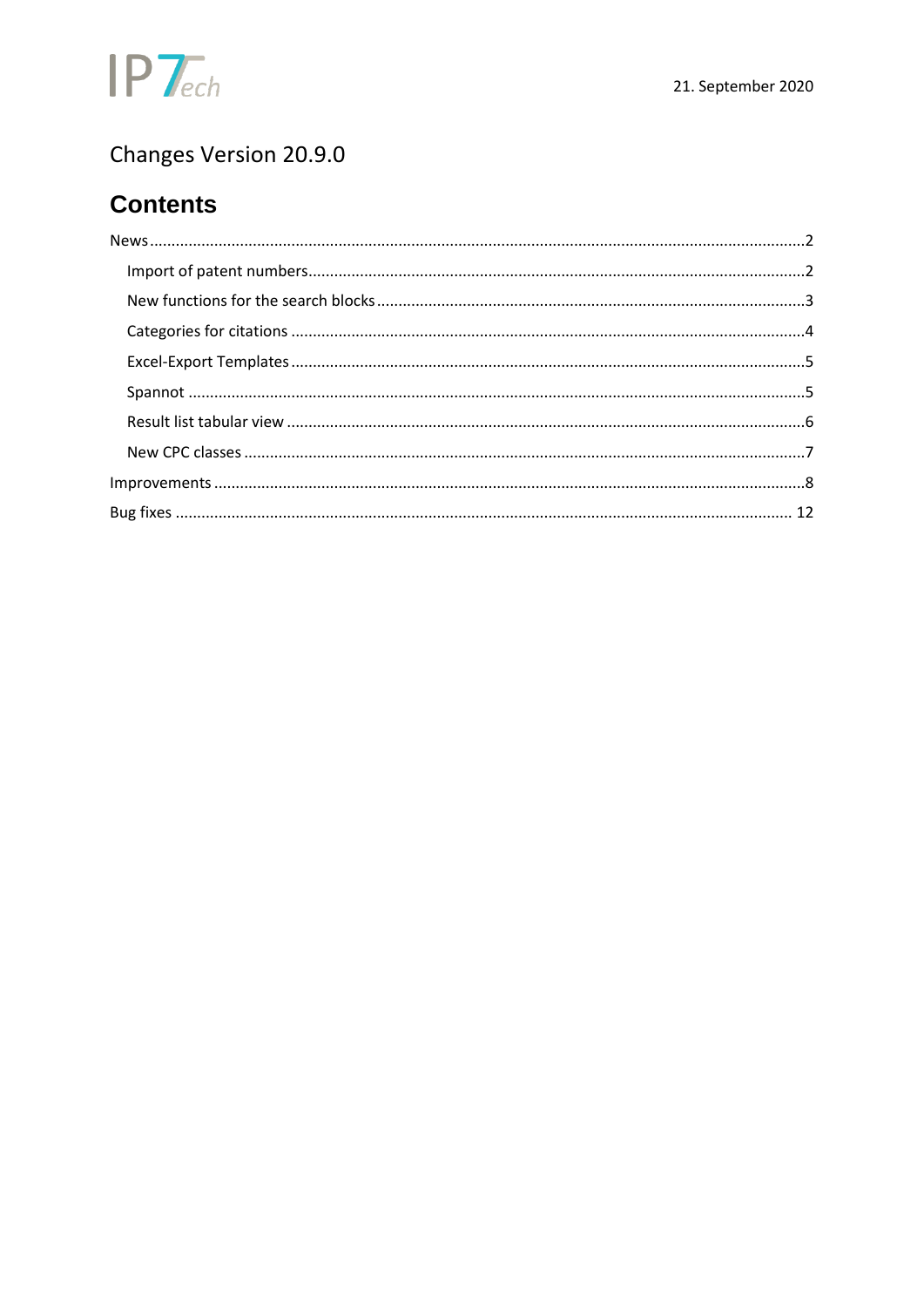

## <span id="page-1-0"></span>News

## <span id="page-1-1"></span>Import of patent numbers

|                  |                         |                    |          |                                                        |                            |   | IP7-Compass       |
|------------------|-------------------------|--------------------|----------|--------------------------------------------------------|----------------------------|---|-------------------|
| <b>Dashboard</b> | <b>Result list</b>      | Detail view        | Search   |                                                        | Graphical analysis         |   | View              |
| Θ<br>Search      | CC Docno KD<br># Search | ■ Save<br>= Manage | 嗜<br>76. | <b><i><u>B</u></i></b> Export <del>▼</del><br>Import - | 66<br>Patent number import | 員 | V<br>Show<br>pate |
| <b>New</b>       | Number search           | Management         |          |                                                        |                            |   | <b>Actions</b>    |

Larger quantities of patent numbers can now be imported more easily.

| Patent number import X P Search | $E$ Result list                                                                                       |                    |                          |           |          |
|---------------------------------|-------------------------------------------------------------------------------------------------------|--------------------|--------------------------|-----------|----------|
| DE 102017218168 A1              | Distinct (4) V Ambiguous resolved (0) V Ambiguous unresolved (0) V Unknown (0)                        |                    |                          |           |          |
| EP 3543105 A1<br>CN 107914808 B | Entered number                                                                                        | Found number       | Application number Filed | Applicant | Title    |
| FR 3076539 A1                   | DE 102017218168 A1                                                                                    | DE 102017218168 A1 |                          |           |          |
|                                 | EP 3543105 A1                                                                                         | EP 3543105 A1      |                          |           |          |
|                                 | CN 107914808 B                                                                                        | CN 107914808 B     |                          |           |          |
|                                 | FR 3076539 A1                                                                                         | FR 3076539 A1      |                          |           |          |
|                                 |                                                                                                       |                    |                          |           |          |
|                                 |                                                                                                       |                    |                          |           |          |
|                                 | Import $\bigcirc$ Extended family $\bigcirc$ Strict family $\bigcirc$ Application $\bigcirc$ Document |                    |                          |           | <b>S</b> |
|                                 | #1 of 4 Documents                                                                                     |                    |                          |           |          |

With the help of the filter functions, ambiguous patent documents or fonts that were not found can be identified and selected. It is also possible to process very large patent lists (e.g. 50,000 patent numbers). As soon as processing is completed, the hits can be displayed in the form of a result list.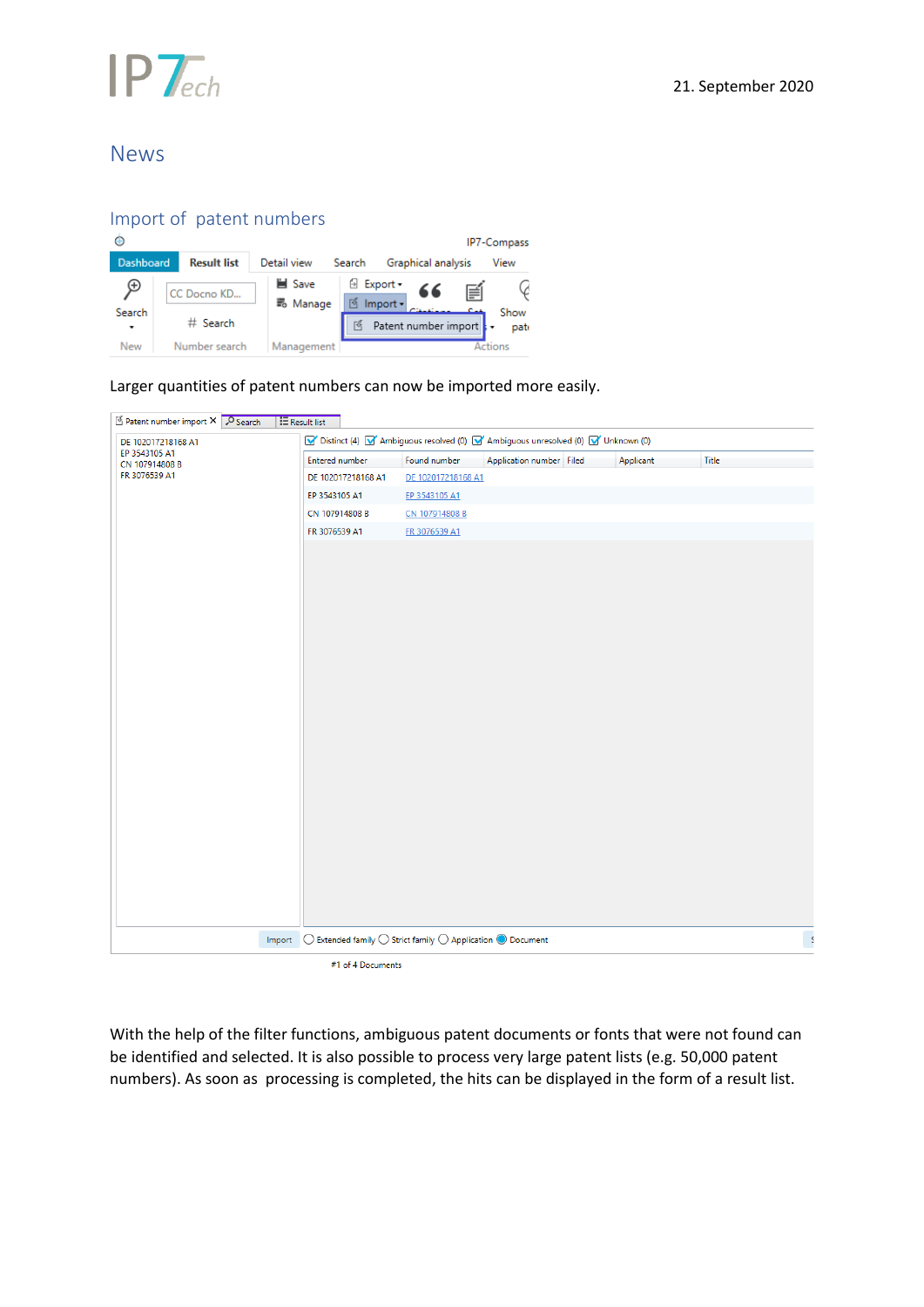

## <span id="page-2-0"></span>New functions for the search blocks

#### **Changes in the menu**

Grouping of options and search blocks so that the desired search blocks can be found more quickly and can be added to the search.

| Dashboard  |            |  |  |                                                                           | Result list Detail view   Search   Graphical analysis View Management ? - Help                                       |  |                                 |  |
|------------|------------|--|--|---------------------------------------------------------------------------|----------------------------------------------------------------------------------------------------------------------|--|---------------------------------|--|
|            |            |  |  |                                                                           | ■ Save   19 Import +   Ix Text # # Classification # Patent number   ■ Additional Fields     Result list   () Bracket |  |                                 |  |
| Search     |            |  |  | ■ Save as [ <sup>*</sup> Export •   ■ Date   ■ Applicant   § Legal status |                                                                                                                      |  |                                 |  |
|            |            |  |  |                                                                           | La Open La Convert v © Country inventor La Kind of document La Folder                                                |  | B Project/Task +   * Advanced + |  |
| <b>New</b> | Management |  |  |                                                                           | Search blocks                                                                                                        |  |                                 |  |

### **Aktivate/Deactivate**

Search blocks can be activated / deactivated in the search.

This way, changes in the search can be quickly tested and undone.



### **Copy/paste**

Search blocks, including their content, can be copied and pasted in another search.

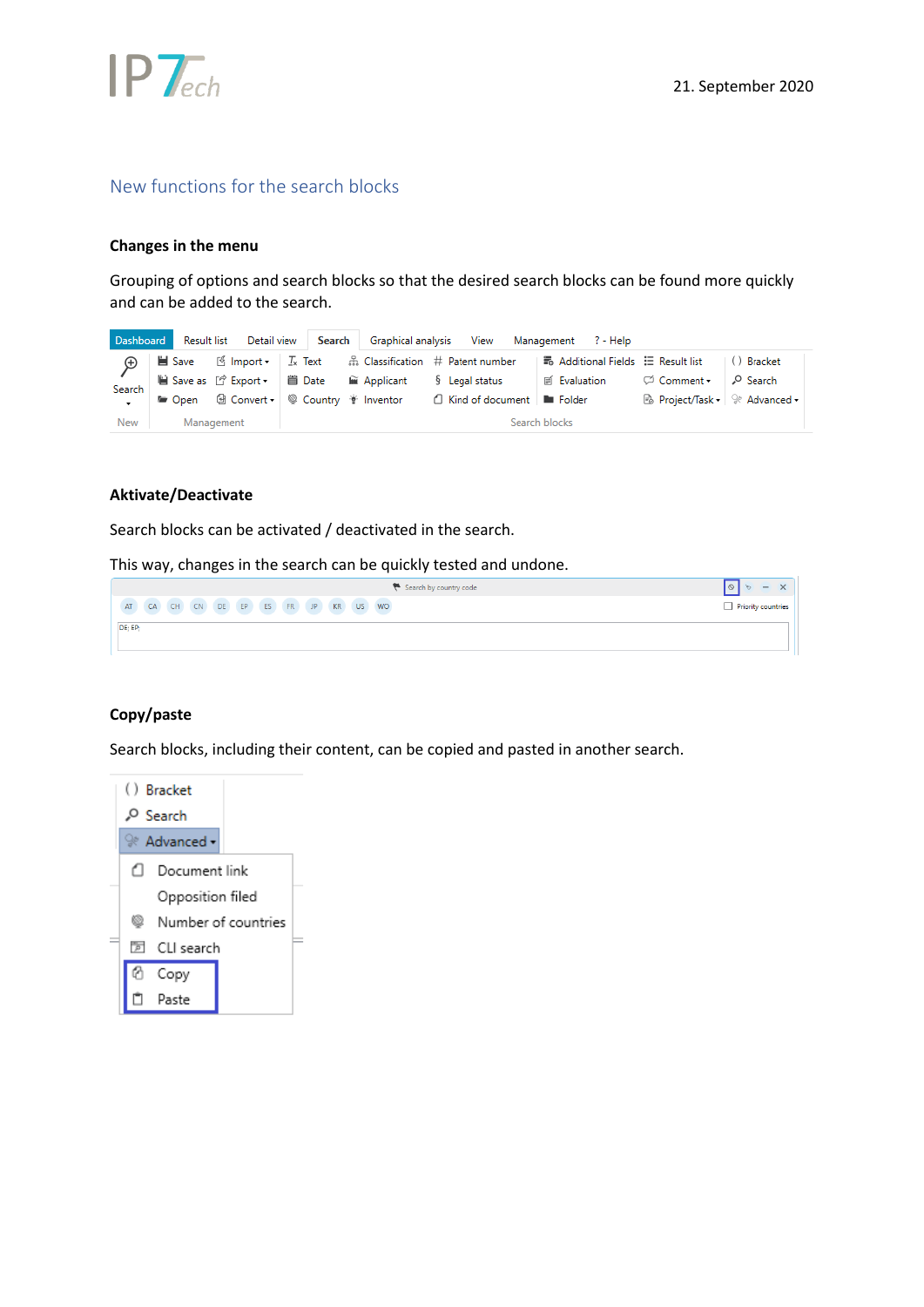

# <span id="page-3-0"></span>Categories for citations

The categories for citations are displayed in the citation tree and can be used in the citation search.

| <b>IP7-Compass</b>                                                                          |                 |                      |                                                              |                                                                             |  |
|---------------------------------------------------------------------------------------------|-----------------|----------------------|--------------------------------------------------------------|-----------------------------------------------------------------------------|--|
| Cited patents                                                                               | Selected        |                      |                                                              | Citing patents                                                              |  |
| Level<br>$1 \times$                                                                         | Strict families |                      |                                                              | Level                                                                       |  |
| Phases MAII<br>APL - Filed for appear by applicant / proprietor / patentee                  |                 |                      | SUP - Supplementary search report                            |                                                                             |  |
| OPP - Revealed during the opposition phase<br>FOP - Filed for opposition by any third party |                 |                      | ISR - International search report                            | $\sqrt{}$ EXA - Revealed during the examination phase (citing doc is kind   |  |
| CH <sub>2</sub> - Chapter 2<br>SEA - Search report                                          |                 |                      | PRS - Pre-grant / Pre-search<br>APP - Cited by the applicant |                                                                             |  |
| TPO - Third party observation                                                               |                 | Other                |                                                              |                                                                             |  |
| Categories V All                                                                            |                 |                      |                                                              |                                                                             |  |
| X - Particularly relevant if taken alone                                                    |                 |                      | O - Non-written disclosure                                   | $\sqrt{Y}$ Y - Particularly relevant if combined with another document of t |  |
| A - Technological background<br>P - Intermediate document                                   |                 |                      |                                                              | $\blacksquare$ T - Theory or principle underlying the invention             |  |
| $\sqrt{\phantom{a}}$ E - Earlier patent document, but published on, or after the filing     |                 |                      | D - Document cited in the application                        |                                                                             |  |
| L - Document cited for other reasons                                                        |                 | <b>V</b> Unspecified |                                                              |                                                                             |  |
|                                                                                             |                 |                      |                                                              |                                                                             |  |
|                                                                                             |                 |                      |                                                              |                                                                             |  |

This way it is possible to quickly search for e.g. relevant X-documents.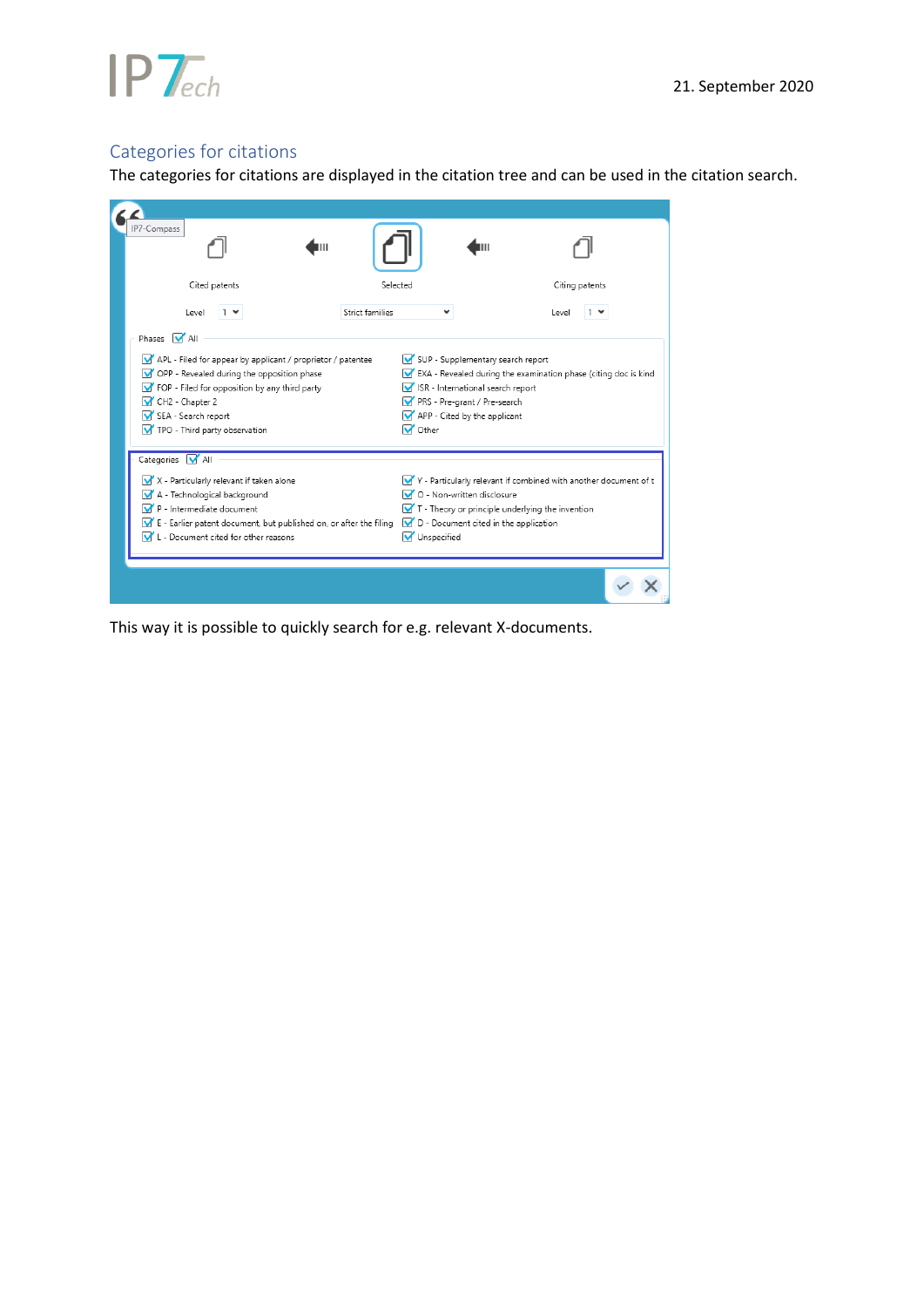

## <span id="page-4-0"></span>Excel-Export Templates

It is now possible to permanently save the selected options and the order of the columns for the Excel export in various templates. This means that different templates can be created for different requirements.



### <span id="page-4-1"></span>**SPANNOT**

For the absolute research professionals the SPANNOT-function is now available.

In contrast to the NOT operator, a patent is not excluded if the term / term occurs in the patent text.

e.g. following search:

*bike NOT SPAN(motor bike,0)*

will not find the following text:

A RACK TO ENABLE A MOTOR BIKE OR PUSH BIKE TO CARRY A SURFBOARD

The following search with SPANNOT will find the text:

SPANNOT(bike, SPAN(motor bike,0))

->

Find everything with "bike" but not "motor bike".

If, however, "bike" (without previous "motor") and "motor bike" occurs in the text, it should be found.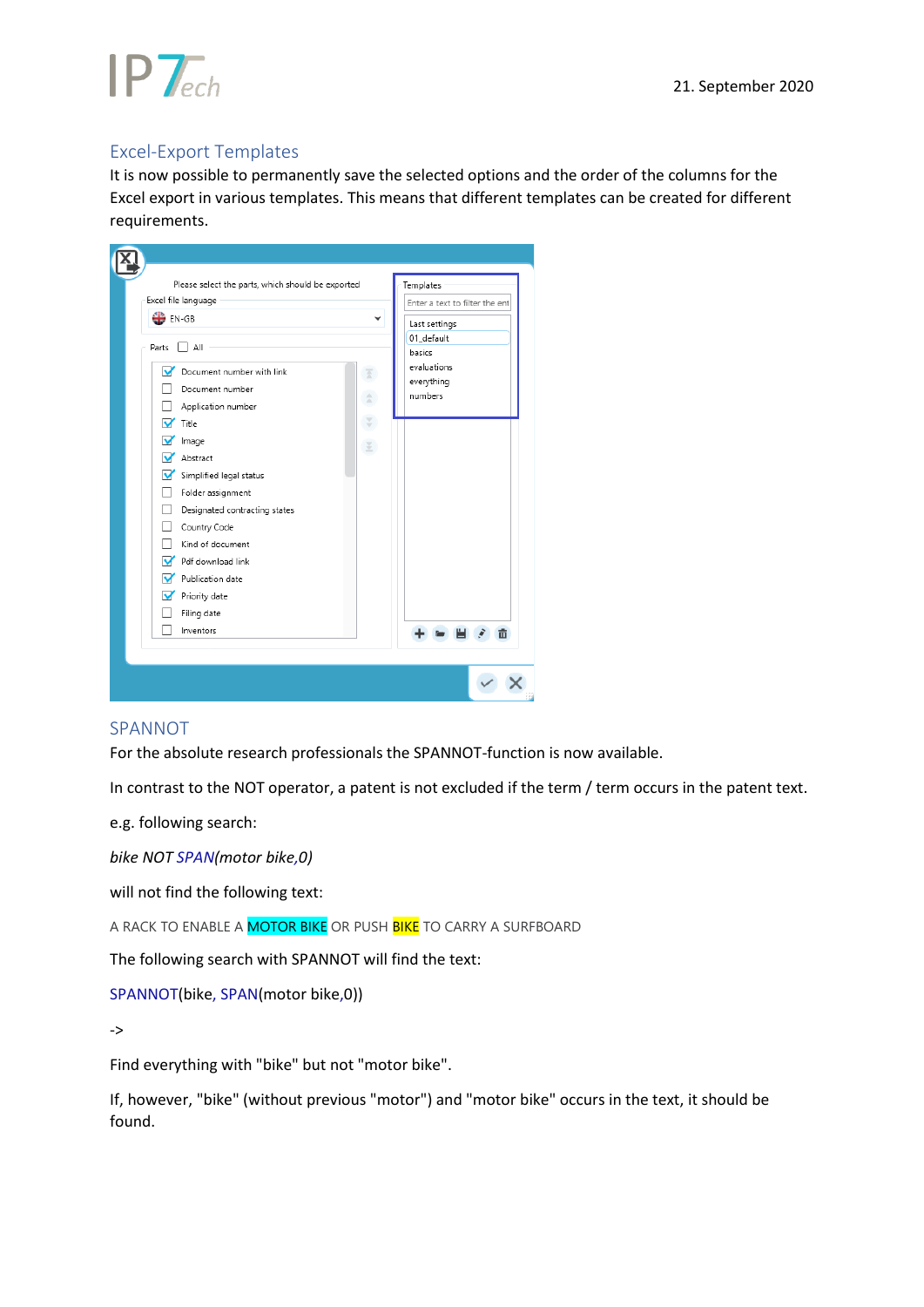

### <span id="page-5-0"></span>Result list tabular view

The result list can now also be displayed in a tabular view.

This view is "read only", so no evaluations, comments, etc. can be assigned in this view. (In order to do this, detail view must be opened)

The only exception is the patent status (completed, not relevant), which can be set in the tabular view.

The view can be activated in the settings:

| <b>Settings</b>   | Display settings                          | Preferred languages                         | Preferred countries                                        | Keyboard shortcuts | Result list tabs | Detail view tabs |   |
|-------------------|-------------------------------------------|---------------------------------------------|------------------------------------------------------------|--------------------|------------------|------------------|---|
| General           |                                           |                                             |                                                            |                    |                  |                  |   |
|                   | Application language <b>CO</b> EN-GB      |                                             |                                                            |                    |                  |                  |   |
|                   |                                           |                                             |                                                            |                    |                  |                  |   |
|                   | Close inactive tabs without question      |                                             |                                                            |                    |                  |                  |   |
|                   | Show owner instead of applicant           |                                             |                                                            |                    |                  |                  |   |
|                   | Enable logging                            |                                             |                                                            |                    |                  |                  |   |
|                   | PDF download directory                    |                                             |                                                            |                    |                  |                  |   |
|                   | C:\Users\Christoph\AppData\Local\Temp\IP7 |                                             |                                                            |                    |                  |                  | Q |
|                   |                                           |                                             |                                                            |                    |                  |                  |   |
| <b>Resultlist</b> |                                           |                                             |                                                            |                    |                  |                  |   |
|                   | Display as table                          |                                             |                                                            |                    |                  |                  |   |
|                   |                                           | Use middle mouse button to select next page |                                                            |                    |                  |                  |   |
|                   | Load representative image with result     |                                             |                                                            |                    |                  |                  |   |
|                   | Switch tabs for all patents               |                                             |                                                            |                    |                  |                  |   |
|                   | Patent view Standard V                    |                                             |                                                            |                    |                  |                  |   |
| Detail view       |                                           |                                             |                                                            |                    |                  |                  |   |
|                   | Expand families                           |                                             |                                                            |                    |                  |                  |   |
|                   | Keep zoom factor                          |                                             |                                                            |                    |                  |                  |   |
|                   |                                           |                                             |                                                            |                    |                  |                  |   |
| Highlighting      | Add search phrases to highlighting        |                                             |                                                            |                    |                  |                  |   |
|                   |                                           |                                             |                                                            |                    |                  |                  |   |
|                   |                                           |                                             | Changes will take effect after restarting the application. |                    |                  |                  |   |

Check to restart application after saving changes. All opened tabs will be automatically closed.

Save

| Document number Evaluation      |      | Filed                                                                             | Published             | Title                                                                    | Applicant            | Project status         |
|---------------------------------|------|-----------------------------------------------------------------------------------|-----------------------|--------------------------------------------------------------------------|----------------------|------------------------|
| US 2017204923 A1 $\star$ ★ ★ ★  |      |                                                                                   | 05/01/2017 20/07/2017 | <b>BICYCLE DISC BRAKE ROTOR</b>                                          | Shimano Inc.         |                        |
| US 2017284489 A1 * * * * *      |      |                                                                                   |                       | 29/03/2016  05/10/2017  BICYCLE DISC BRAKE ROTOR                         | Shimano Inc.         |                        |
| US 2018031061 A1                | **** |                                                                                   |                       | 27/07/2016 01/02/2018 COPPER CLAD BICYCLE DISC BRAKE ROTOR               | Shimano Inc.         |                        |
| CN 104260814 A                  | **** |                                                                                   | 23/09/2014 07/01/2015 | Bicycle disc brake hub shell component and bicycle disc brake            | HONGZHAN HARDWARE PL |                        |
| CN 104340317 A                  | **** |                                                                                   | 24/12/2013 11/02/2015 | BICYCLE DISC BRAKE ROTOR ASSEMBLY AND BICYCLE DISC<br><b>BRAKE ROTOR</b> | SHIMANO INC.         |                        |
| US 9267560 B2                   |      | $\frac{1}{10}$ $\frac{1}{10}$ $\frac{1}{10}$ $\frac{1}{10}$ 31/07/2013 23/02/2016 |                       | Bicycle disc brake rotor assembly and bicycle disc brake rotor           | SHIMANO INC.         |                        |
| ○ 355 E ○ 365 S ○ 520 A ● 641 D |      |                                                                                   |                       | $\sim$ (<br>►                                                            | 1 2 3 4  26          | Patents per page: 25 ₩ |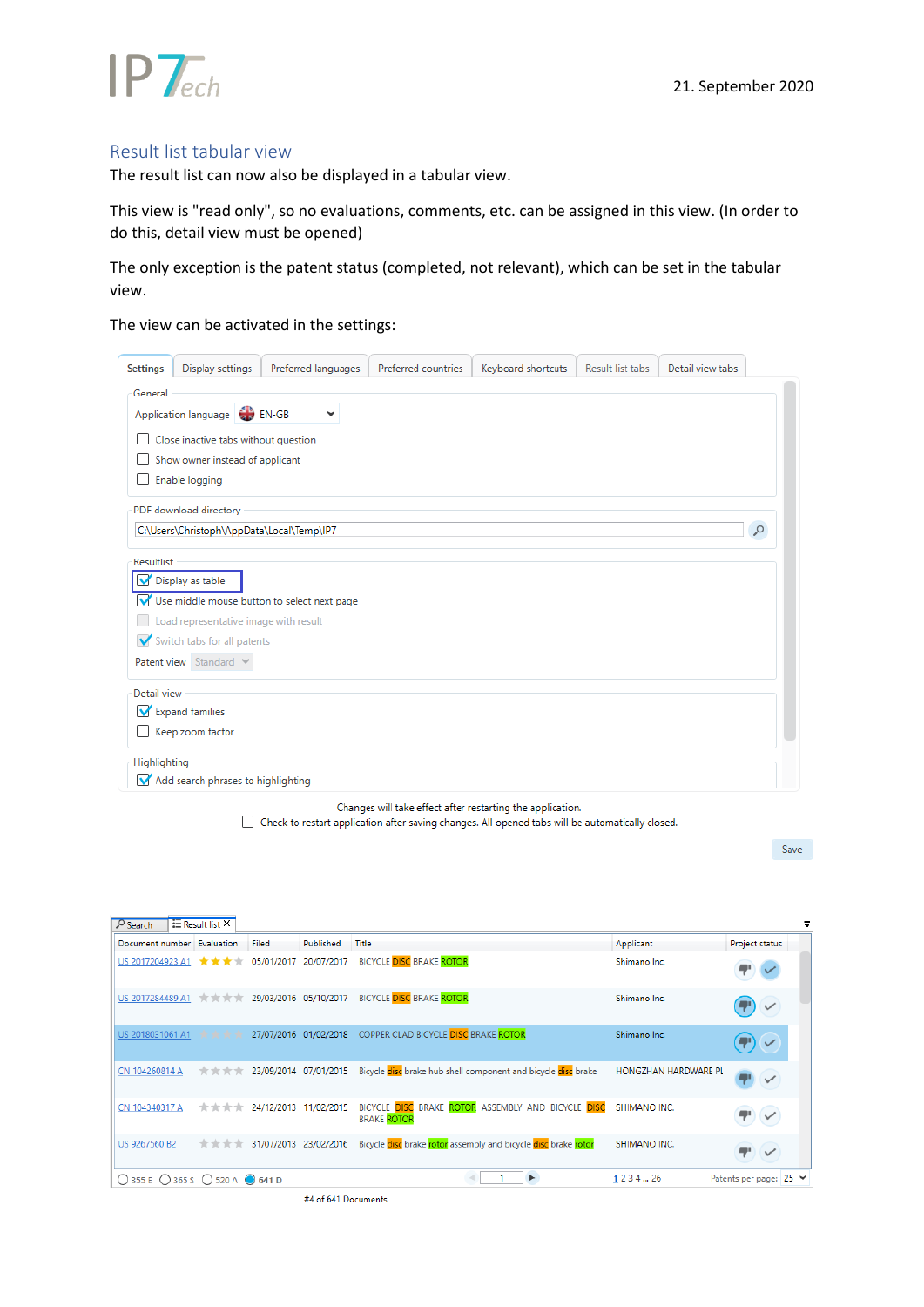

The view can be adjusted by right-clicking on a column heading.

## (Show and hide columns)



## <span id="page-6-0"></span>New CPC classes

We have imported the latest update of the CPC classes into our database. (Revision CPC 2020.08)

Further information:

<https://www.cooperativepatentclassification.org/CPCRevisions/NoticeOfChanges>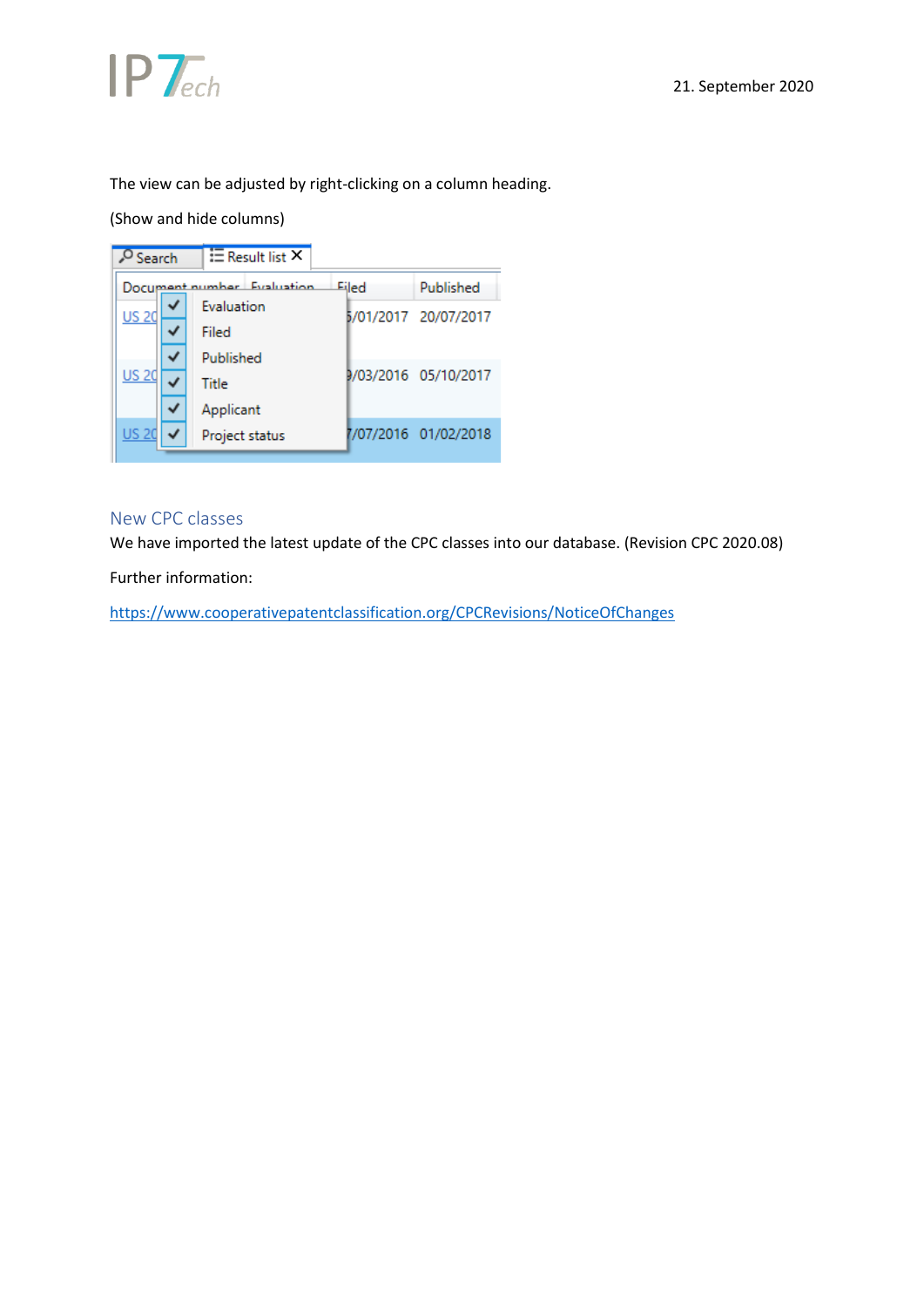

## <span id="page-7-0"></span>Improvements

Search in result list

## Existing result lists can be linked easier/faster using AND OR NOT.

| O Search | O Search X<br>$E$ Result list                                                                                           | =        |  |
|----------|-------------------------------------------------------------------------------------------------------------------------|----------|--|
|          | <b>M</b> Applicant Query<br>$\checkmark$                                                                                | $\times$ |  |
|          | 1 shimano<br>Automatic applicant grouping                                                                               |          |  |
|          | Epo standard<br><b>V</b> Original                                                                                       |          |  |
|          | V Owner                                                                                                                 |          |  |
|          |                                                                                                                         |          |  |
|          |                                                                                                                         |          |  |
|          |                                                                                                                         |          |  |
|          |                                                                                                                         |          |  |
|          | $NOT \vee   $<br>Result list                                                                                            | v        |  |
|          | $\bigcirc$ Extended family $\bigcirc$ Strict family $\bigcirc$ Application $\bigcirc$ Document 2<br>Show number of hits | Search   |  |

To do this, the result list must first be selected. The preceding operator can then be changed.

#### - The result list now shows the (probable) dead date:

| $\star$ $\star$ $\star$ $\star$ US 10502274 B2 (17/10/2017, 19/04/2018, 10/12/2019, 17/10/2040) $Q \sim$                            |                 |                    | CAMPAGNOLO S.r.l. Meggiolan, Mario § A □ 一 |                                      |  |  |
|-------------------------------------------------------------------------------------------------------------------------------------|-----------------|--------------------|--------------------------------------------|--------------------------------------|--|--|
| Bleeding valve, a hydraulic fitting and a venting assembly for a <b>bicycle</b> hydrau (Filed, First publication, Granted, Expires) |                 |                    |                                            | Nothen Christoph 18/09/2020 10:25:49 |  |  |
|                                                                                                                                     | Project comment | Evaluation history | First claim                                | Images                               |  |  |

- The result list can now be sorted according to the date of the active objection period. This means that the patents for which the opposition period is closest to the end can be processed first.

| phical analysis               | View                      | Management    | ? - Help                                                                                                 |                 |                         |          |                         |      |
|-------------------------------|---------------------------|---------------|----------------------------------------------------------------------------------------------------------|-----------------|-------------------------|----------|-------------------------|------|
| 66<br>≢                       |                           | 군<br>ਖ਼       | ab∕z                                                                                                     | Èſ              | $\overline{\mathbb{F}}$ |          | First opposition date * |      |
| Set<br>Citations              | Show similar              | Family<br>Key | Highlighting                                                                                             | Filter          | Detail Get pdf patent   |          | Default                 |      |
| status +<br>۰.                | patents                   | terms • chart | ۰                                                                                                        |                 | view                    | document | Priority                |      |
|                               | Actions                   |               | Highlighting                                                                                             | Filter          | <b>Details</b>          |          | First publication       |      |
|                               |                           |               |                                                                                                          |                 |                         |          | Patent number           |      |
| $\blacksquare$ brake $\times$ | EP 2765009 B1             | /II)          |                                                                                                          |                 |                         |          | Applicant               |      |
|                               |                           |               | $\star$ $\star$ $\star$ $\star$ EP 2765009 B1 (04/02/2014, 13/08/2014, 18/12/2019, 04/02/2034) ( $\cdot$ |                 |                         |          | Reference ranking       | WIC. |
|                               |                           |               |                                                                                                          |                 |                         |          | First opposition date   |      |
|                               | Felge aus Verbundmaterial |               |                                                                                                          |                 |                         |          | Assignment date         |      |
|                               |                           |               |                                                                                                          | Project comment |                         |          | Evalua Assignment user  |      |

- Excel export in the Key Terms function is now available.
- Excel export in the manual applicant grouping is now available.
- The citation ranking can now be used for any result list, e.g. can be applied to a folder content.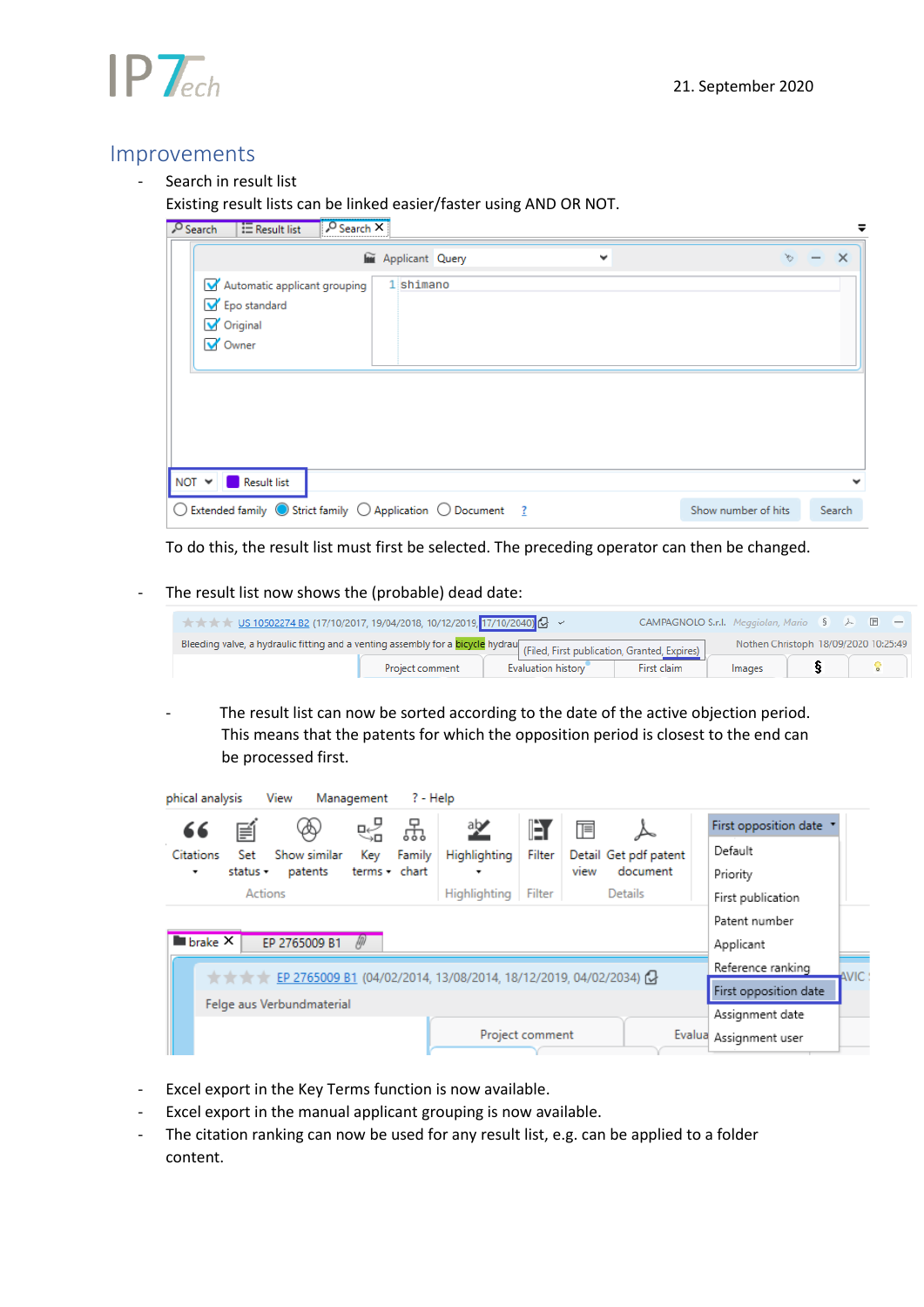| earch |                               | Graphical analysis              |          | View         | Management    | $? - Help$ |                                                                                                |        |      |                       |                                      | ㅅ |
|-------|-------------------------------|---------------------------------|----------|--------------|---------------|------------|------------------------------------------------------------------------------------------------|--------|------|-----------------------|--------------------------------------|---|
|       | <sup>6</sup> Export -         | 66                              | Ħ        | $\bigotimes$ | 냃             | 꿈          | 空                                                                                              | IÈı    | Ī    |                       | Default *                            |   |
|       | <sup>16</sup> Import ▼        | <b>Citations</b>                | Set      | Show similar | Key           | Family     | Highlighting                                                                                   | Filter |      | Detail Get pdf patent | Default                              |   |
|       |                               | ۰                               | status - | patents      | terms - chart |            |                                                                                                |        | view | document              | Priority                             |   |
|       |                               |                                 | Actions  |              |               |            | Highlighting                                                                                   | Filter |      | <b>Details</b>        | First publication                    |   |
|       |                               |                                 |          |              |               |            |                                                                                                |        |      |                       | Patent number                        |   |
|       | $\blacksquare$ brake $\times$ |                                 |          |              |               |            |                                                                                                |        |      |                       | Applicant                            | ≂ |
|       |                               |                                 |          |              |               |            |                                                                                                |        |      | CAMPAGNOLO            | <br>Reference ranking                |   |
|       |                               |                                 |          |              |               |            | $\star$ $\star$ $\star$ $\star$ US 2018106312 A1 (17/10/2017, 19/04/2018, 10/12/2019) $\Omega$ |        |      | S.r.l.                | Assignment date                      |   |
|       |                               |                                 |          |              |               |            |                                                                                                |        |      | Meggiolan, Mario      | Assignment user                      |   |
|       |                               | <b>HYDRAULIC BRAKING SYSTEM</b> |          |              |               |            | BLEEDING VALVE, A HYDRAULIC FITTING AND A VENTING ASSEMBLY FOR A BICYCLE                       |        |      |                       | Nothen Christoph 17/03/2020 11:26:46 |   |

- The patent status can now be set for all patents not containing a status.

This way only the relevant patents are marked as read. All other entries can then be marked as "not relevant".



- Owners of a search project can delete the evaluations from this search project.
- The display of the folder history has now been improved with a filter function
- Management of saved searches: Multiple searches can now be selected at the same time and moved to a search folder.
- Citation searches can now also be opened from the search history.
- For safety reasons, the search history asks you when you try to delete selected entries.
- The save search dialogue now also shows the search folder. This way, searches can be saved directly under the folder.

| Enter a text to filter the en | Enter a text to filter the entries |            |                            |                  |
|-------------------------------|------------------------------------|------------|----------------------------|------------------|
|                               |                                    |            |                            |                  |
| ■ Unsorted                    | Name                               | Created by | Last modified at           | Last modified by |
| <b>D</b> 01 test suchen       | battery bike                       | nothen     | 11/04/2019 11:15:40 nothen |                  |
| uto. Suchprofile              | bike battery test                  | nothen     | 12/08/2020 10:54:48 nothen |                  |
| RSt                           | bike hidden battery                | nothen     | 08/06/2018 16:09:30 nothen |                  |
| <b>bike</b> and battery       | bike hidden battery with cls       | nothen     | 26/05/2020 11:14:20 nothen |                  |
|                               | cls_battery                        | nothen     | 07/08/2020 12:11:36 nothen |                  |
| <b>bike</b> in general        | cls_bike_battery                   | nothen     | 11/04/2018 17:26:05 nothen |                  |
| <b>DhCheck</b>                | contains                           | nothen     | 26/05/2020 13:43:03 nothen |                  |
| <b>E</b> delme                |                                    |            |                            |                  |
| <b>In</b> fishing rod         |                                    |            |                            |                  |
|                               |                                    |            |                            |                  |
| 亩                             |                                    |            |                            |                  |
|                               |                                    |            |                            |                  |
| Enter a name                  |                                    |            |                            |                  |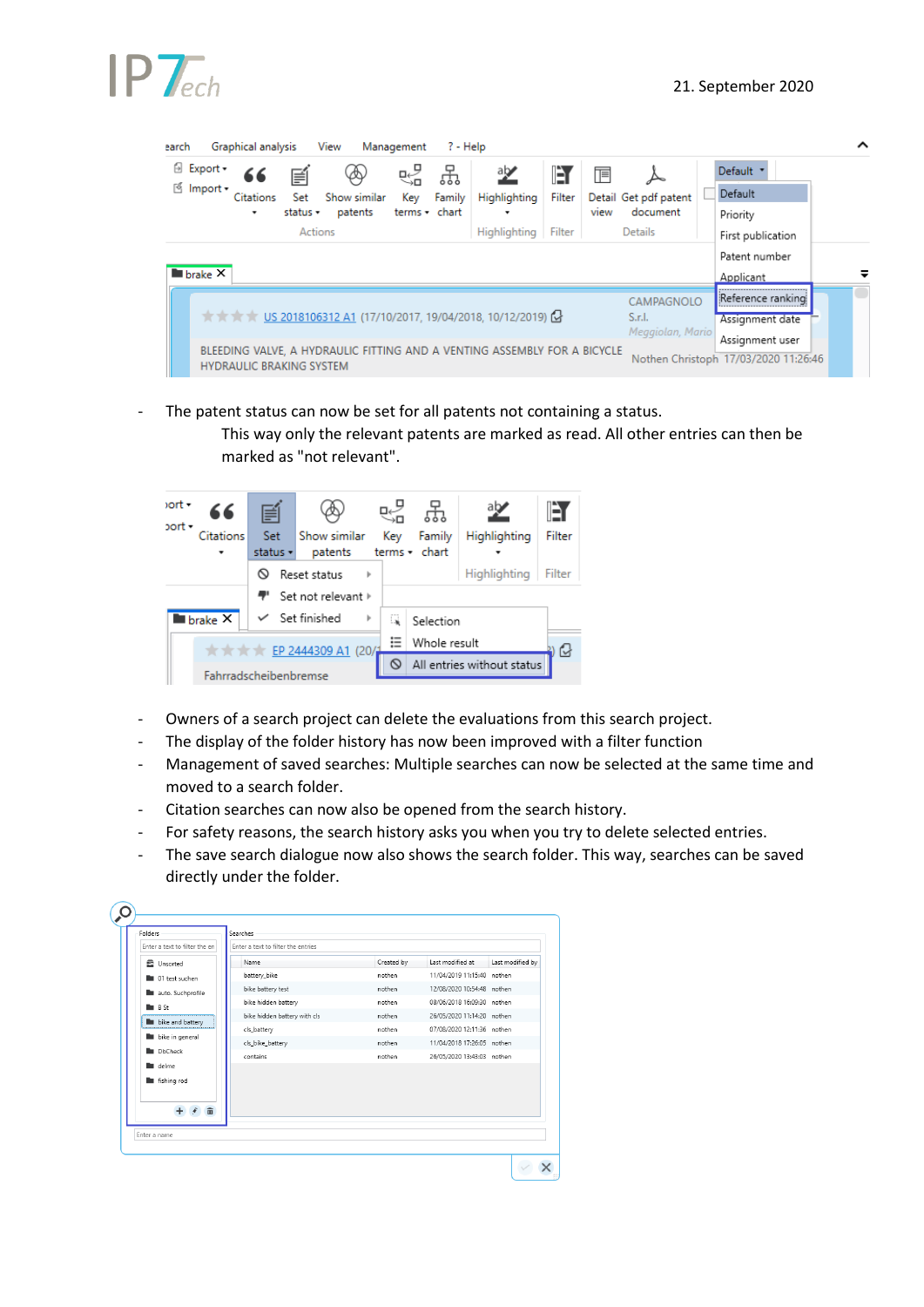

- Additional standard colours were added to the highlighting. (Problems with large HL scheme - groups with the same colours - should therefore occur much less frequently.)
- The number search has been improved for JP number formats.
- The standard basis of a bracket now corresponds to the standard basis of the entire search. (previously document was always set for a bracket)
- The applicant search block saves the last selection (query / selection).
- The folder tree is now opened automatically in the management of the automatic searches and shows the selected folder.
- The language for the Excel export (column headings) can now be selected.
- The search assistant in the folder search can be customised. (The size of the window can be changed to create more space for the folders)

| ∢                                  | Search Assistant                                                                                                                                                                                                                    |        |  |  |  |  |  |
|------------------------------------|-------------------------------------------------------------------------------------------------------------------------------------------------------------------------------------------------------------------------------------|--------|--|--|--|--|--|
|                                    | <b>Folders</b>                                                                                                                                                                                                                      |        |  |  |  |  |  |
| Side-Bar                           | Folder name                                                                                                                                                                                                                         | Search |  |  |  |  |  |
|                                    | Bicycle Company (98560)<br>◢                                                                                                                                                                                                        |        |  |  |  |  |  |
|                                    | AutoSearchTest DbCheck (195386)<br>Þ<br>Bike (4699)<br>FΕT<br>Observation (4)                                                                                                                                                       |        |  |  |  |  |  |
|                                    |                                                                                                                                                                                                                                     |        |  |  |  |  |  |
|                                    |                                                                                                                                                                                                                                     |        |  |  |  |  |  |
|                                    | brake (4395)<br>Þ                                                                                                                                                                                                                   |        |  |  |  |  |  |
|                                    | Гsп<br>delete (4)<br>Þ<br>rτ<br>frame (23)<br>rn<br>gear shift (5)<br>suspension (18)<br>wheel (291)<br>Þ<br>$\boxed{\phantom{1}1}$ $\boxed{\phantom{1}1}$ fishing (81)<br>Þ.<br>$\mathbb{R}^{\mathbb{Z}}$<br>Personal Folder (658) |        |  |  |  |  |  |
|                                    |                                                                                                                                                                                                                                     |        |  |  |  |  |  |
|                                    |                                                                                                                                                                                                                                     |        |  |  |  |  |  |
|                                    |                                                                                                                                                                                                                                     |        |  |  |  |  |  |
|                                    |                                                                                                                                                                                                                                     |        |  |  |  |  |  |
|                                    |                                                                                                                                                                                                                                     |        |  |  |  |  |  |
|                                    |                                                                                                                                                                                                                                     |        |  |  |  |  |  |
|                                    |                                                                                                                                                                                                                                     |        |  |  |  |  |  |
|                                    | <b>USERS</b>                                                                                                                                                                                                                        |        |  |  |  |  |  |
| Enter a text to filter the entries |                                                                                                                                                                                                                                     |        |  |  |  |  |  |
|                                    |                                                                                                                                                                                                                                     |        |  |  |  |  |  |
|                                    | Email<br>Username<br>ip7-support@ip7.tech<br>ip7support                                                                                                                                                                             |        |  |  |  |  |  |
|                                    |                                                                                                                                                                                                                                     |        |  |  |  |  |  |
|                                    | jDoeTest<br>JohnDoe@ip7.tech                                                                                                                                                                                                        |        |  |  |  |  |  |
|                                    |                                                                                                                                                                                                                                     | Apply  |  |  |  |  |  |
|                                    | Search history   Search Assistant<br>Folder tree                                                                                                                                                                                    |        |  |  |  |  |  |

- In detail view the picture mosaic can be enlarged / reduced with Ctrl + mouse wheel.
- If an evaluation does not yet exist, the + button is automatically used in detail view (add evaluation). (This way, in many cases you can save yourself a click on the + button)
- The Excel export can now export a range (from to):

| $Export -$<br>$\epsilon$ | ≅া              |       |                     |        |
|--------------------------|-----------------|-------|---------------------|--------|
| PQ.<br>Excel export ⊧    | Selection       | hilar | Key                 | Family |
| 囤<br>Word export         | Whole result is |       | terms $\star$ chart |        |
| XML Export ▶<br>옎        | Range           |       |                     |        |

This way, large data exports can be divided into individual steps.